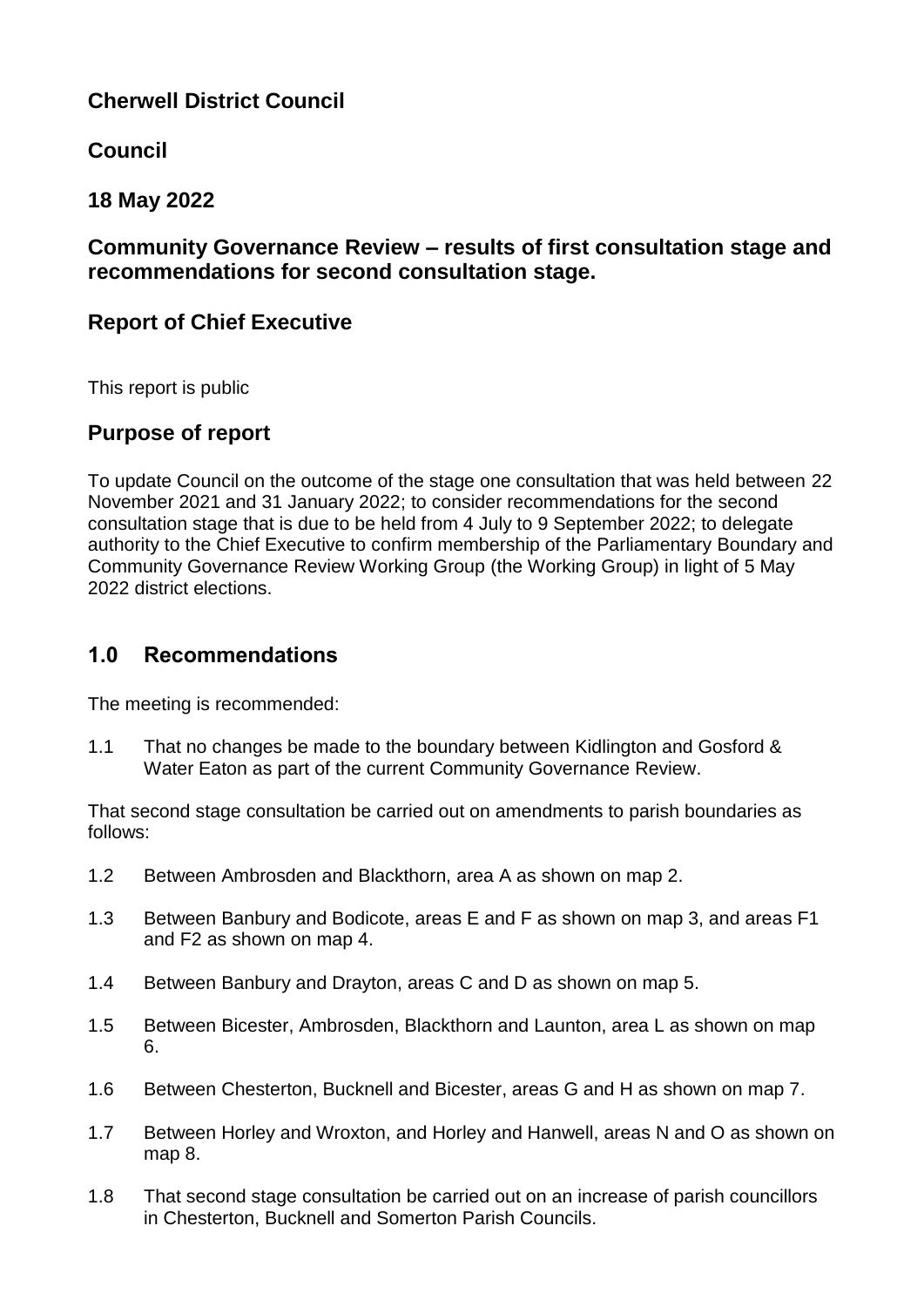1.9 That authority be delegated to the Chief Executive, in consultation with Group Leaders, to confirm representatives to the Parliamentary Boundary and Community Governance Review Working Group for the remainder of the Community Governance Review (CGR) and Parliamentary Boundary Review Process.

# **2.0 Introduction**

- 2.1 On [18 October 2021](https://modgov.cherwell.gov.uk/ieListDocuments.aspx?CId=114&MId=3509&Ver=4) full Council approved Terms of Reference for a district-wide CGR, to start on 19 October 2021 and run to October 2022.
- 2.2 The first consultation stage ran from 22 November 2021 to 31 January 2022, and sought views from any interested parties (residents, parish councils, general members of the public) on the issues for consideration put forward by town and parish councils and council officers.

# **3.0 Report Details**

- 3.1 Details of the consultation were posted online on the ['Let's Talk Cherwell'](https://letstalk.cherwell.gov.uk/community-governance-2021) platform, with links provided from the [CGR page](https://www.cherwell.gov.uk/info/11/elections/315/community-governance-review/2) of the Cherwell District Council website.
- 3.2 At the request of the Working Group, paper copy letters were posted out to addresses potentially affected by the proposals, to raise awareness of the consultation. Paper copies were also available from the Democratic and Elections Team on request.
- 3.3 All town and parish councils affected by the proposals were provided with links to the relevant documents, and encouraged to further publicise the consultation within their areas.
- 3.4 Democratic and Elections Officers offered to attend town and parish council meetings of the affected parishes, to answer questions on the CGR process in general or specific aspects of the proposals. Bodicote Parish Council were the only parish council to take up the offer, due to being included in the review as a result of Banbury Town Council wishing to have its external boundaries reviewed.

## **Proposal 1 – Kidlington/Gosford and Water Eaton.**

- 3.5 Kidlington Parish Council requested that a merger of Kidlington and Gosford & Water Eaton parishes be considered. If merger was not supported, Kidlington Parish Council requested an amendment to the existing boundary between the two parishes, to incorporate an area (**area P, appendix 1**) of Gosford & Water Eaton parish into Kidlington parish.
- 3.6 Gosford & Water Eaton Parish Council were not aware of the proposal in advance of its submission by Kidlington Parish Council. Gosford & Water Eaton Parish Council did not support the proposal.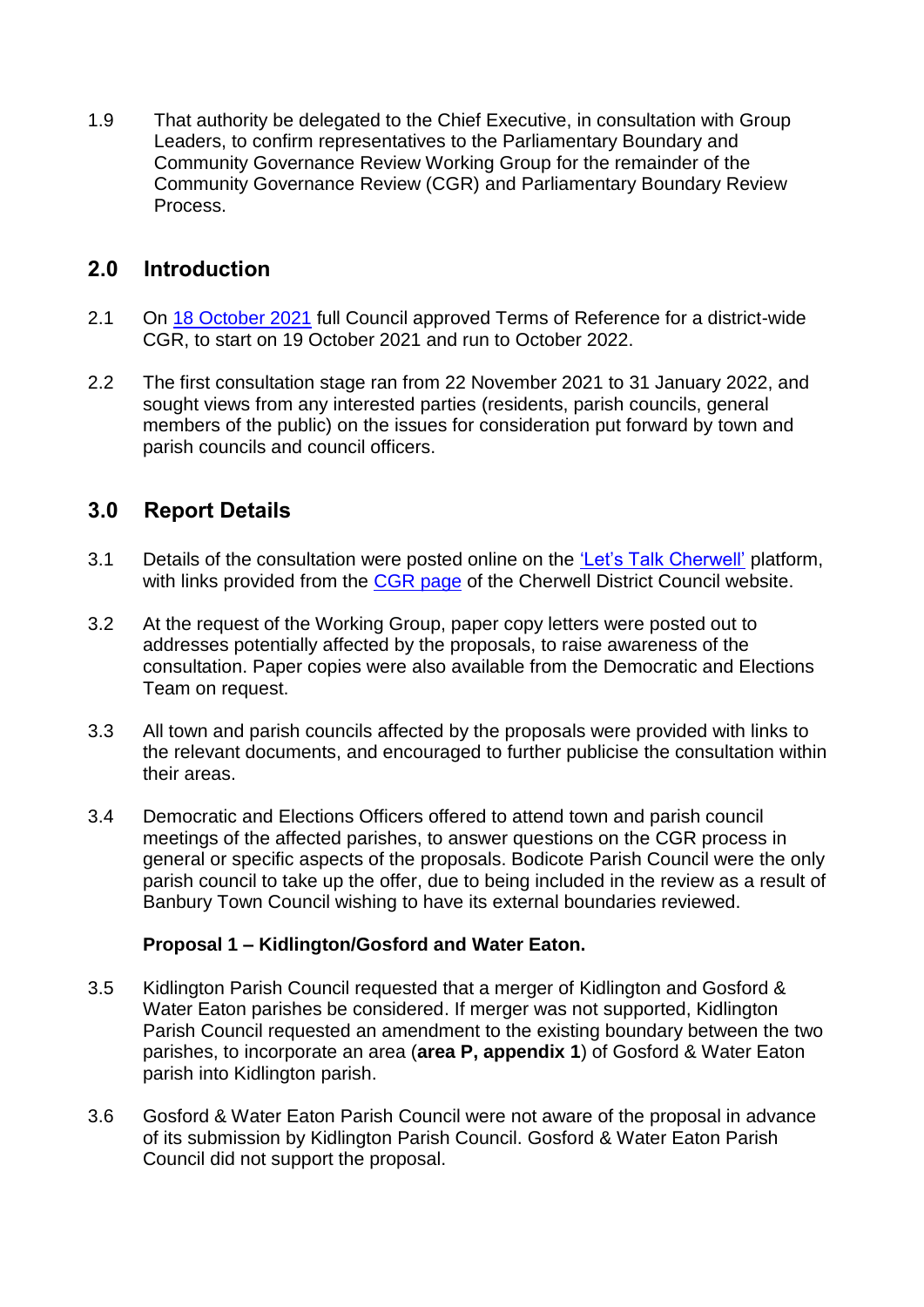- 3.7 6,732 documents were posted out, 1 per address, to Kidlington and Gosford & Water Eaton properties. 10 were returned to the council, marked as 'undeliverable'.
- 3.8 755 responses submitted, a return rate of 11.2%. The breakdown of responses was as follows:

Figures regarding proposed parish merger

- o 334 responses said yes, the two parishes should be merged
- o 249 responses said no, the two parishes should not be merged
- o 155 responses said they had no view

Figures regarding area 'P'

- o 301 said yes, a good idea to move area P
- o 227 said no, not a good idea to move area P
- o 193 responses said they had no view

Figures regarding the position of an amended boundary

- o 230 responses agreed with Bicester Road as the proposed boundary location
- o 30 responses said the boundary should be somewhere else, such as the A34.
- o 9 respondents provided hand annotated maps, showing alternative amended boundaries.
- 3.9 The Working Group considered all responses, and the representations made by the respective parish councils. The Working Group agreed that as there had not been overwhelming support for the merger proposal or the alternative boundary move regarding area P, and due to the proposed development linked to the Local Plan, no changes should be made to parish boundaries as part of this CGR.
- 3.10 The Cherwell Local Plan has three sites located in the current parish of Gosford & Water Eaton, PR6a, PR6b and PR7a, which in total would provide 1,790 net dwellings when approved. This would increase the existing parish from 647 properties to 2,437.
- 3.11 The current Kidlington Parish has 6,085 properties, and if merged with Gosford & Water Eaton would increase to 6,732.
- 3.12 The Working Group recommend that as and when planning permissions are granted for the local plan developments, and building work has started on site, the question of the parish boundary between Kidlington and Gosford & Water Eaton should be looked at again, through a further CGR at the appropriate time.

### **Proposal 2 – Ambrosden/Blackthorn**

- 3.13 Ambrosden Parish Council requested that the boundary with Blackthorn be reviewed, in light of development at Blackthorn Meadows in Ambrosden (**area A, appendix 2**).
- 3.14 85 properties from Blackthorn Meadows have been built across the parish boundary, meaning they are in Blackthorn parish. Ambrosden Parish Council requested that the boundary be moved so that the 85 properties move into Ambrosden Parish.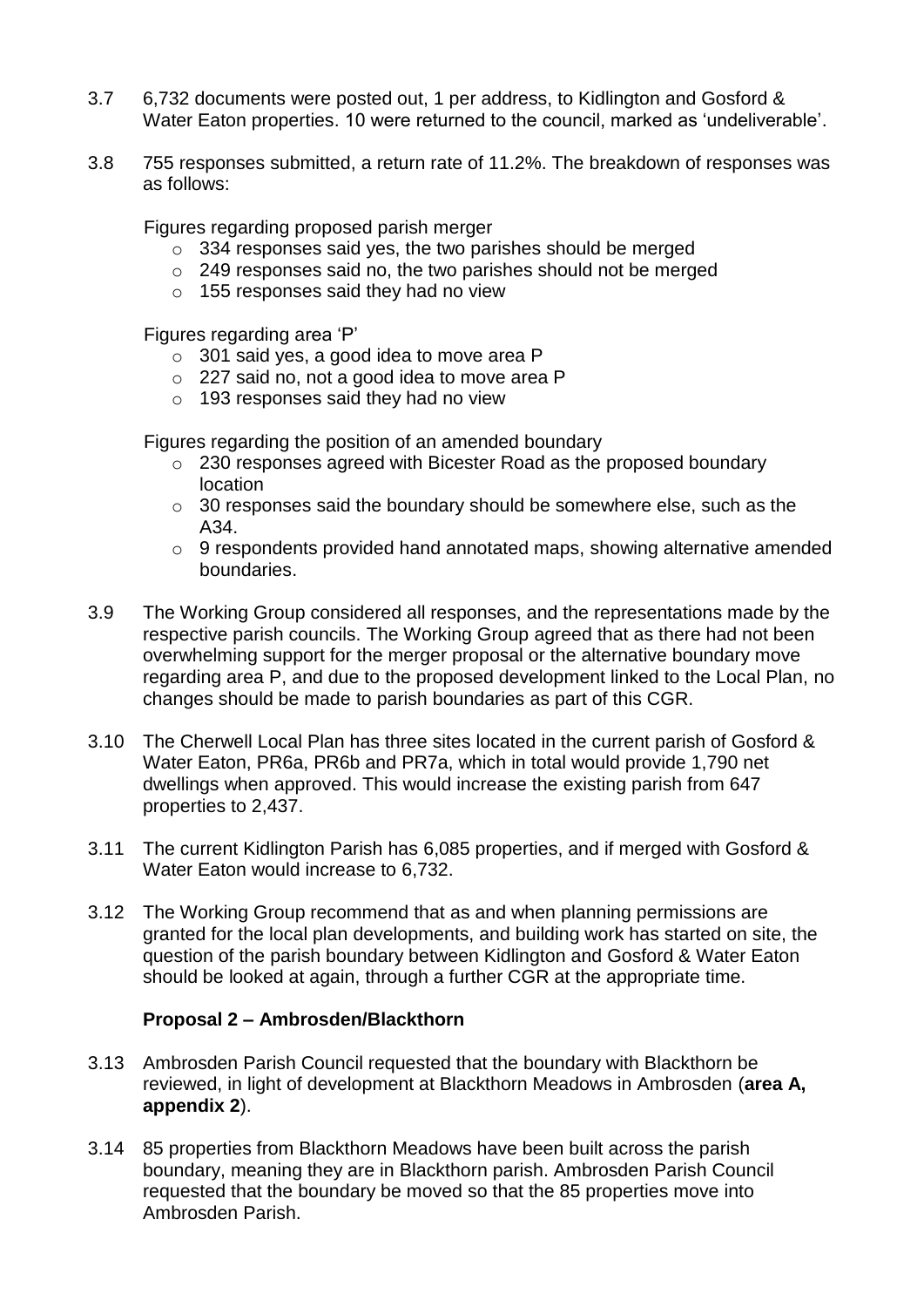- 3.15 Blackthorn Parish Council did not support the proposal, and objected during the consultation period.
- 3.16 85 documents were posted out, 1 per address, to the streets in Blackthorn Meadows potentially affected by a boundary move. None were returned as 'undeliverable'.
- 3.17 29 responses were submitted, a return rate of 34.1%. The breakdown of responses was as follows:

Figures regarding moving the boundary

- $\sim$  25 responses said yes, it is a good idea to move the boundary
- o 3 responses said no, it is not a good idea to move the boundary
- o 1 response said they had no view

Figures regarding the position of an amended boundary

- o 22 responses agreed with the field boundaries as the proposed boundary location
- o 2 responses said the boundary should be somewhere else, such as the B4011.
- 3.18 The Working Group considered the responses and as they are supported by residents in the affected area, the recommendation is a boundary change should be made.

#### **Proposal 3 – Banbury and surrounding areas/Bodicote**

- 3.19 Banbury Town Council requested that all boundaries with neighbouring parishes be reviewed, in light of recent housing developments that have taken place across the town.
- 3.20 In addition to the general request from Banbury Town Council, the Street Naming and Numbering Team highlighted two specific areas of Bodicote Parish to be addressed during the review.
- 3.21 The first related to Longford Park, and two properties which appeared to be part of Bodicote Parish, rather than Banbury, following an earlier CGR in 2013 (**area F, appendix 3**).
- 3.22 The second related to a recent planning application that had been given permission, located on the edge of Longford Park and the current parish boundary between Bodicote, Banbury and Adderbury (**area E, appendix 3**).
- 3.23 Bodicote Parish Council did not support any amendments to the Banbury Town boundary, and objected to the consultation. Bodicote Parish Council also requested that properties to the west of Bodicote, moved into Banbury as part of the 2013 CGR, be returned to Bodicote Parish.
- 3.24 Consultation documents were posted out to the two properties on Longford Park that would be potentially affected by a boundary change in that area. No large scale posting out of documents to properties in Bodicote took place as no specific areas had been identified by the initial request from Banbury Town Council.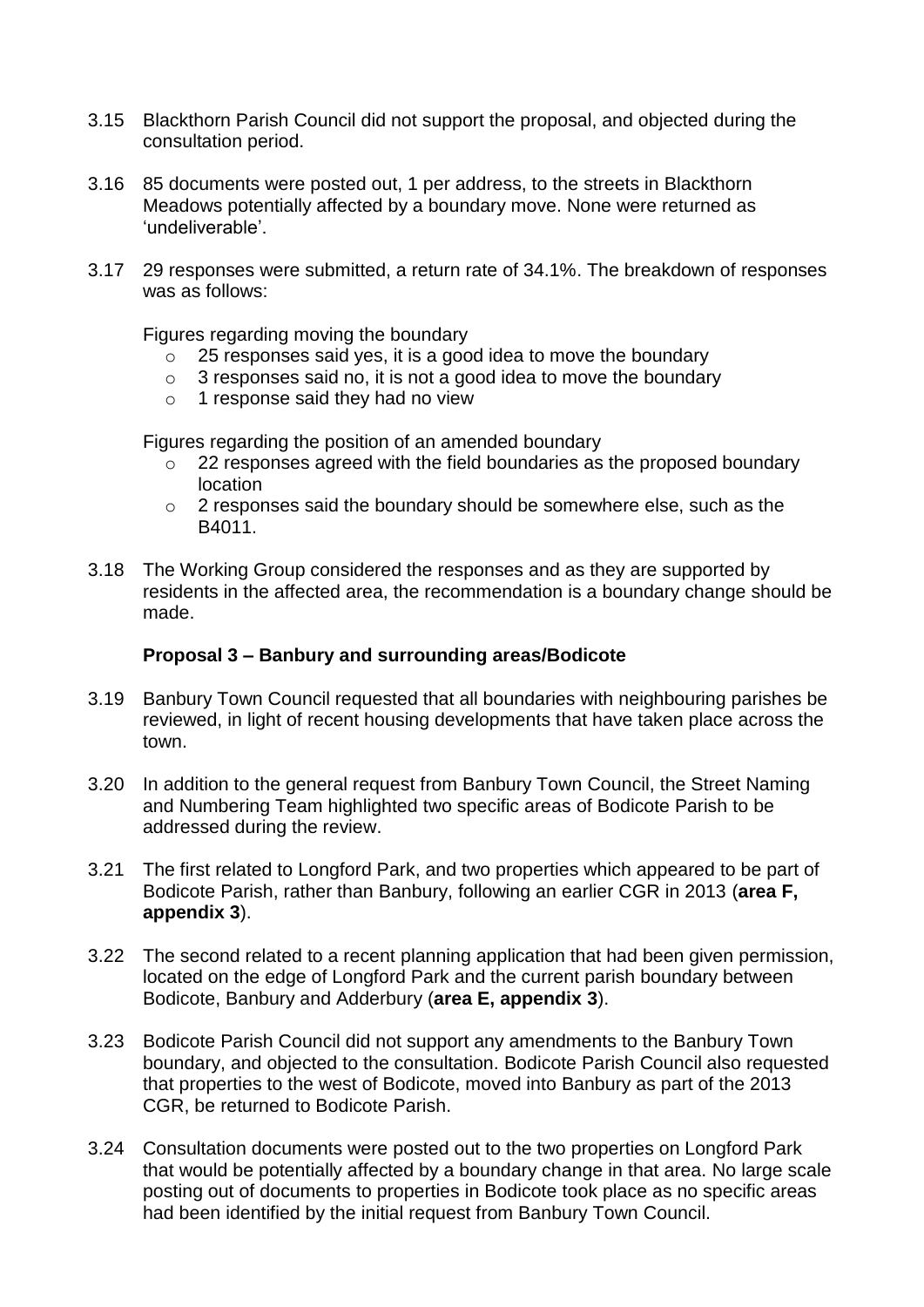3.25 50 responses were submitted, and the breakdown of responses was as follows:

Figures regarding planning application at area E

- $\circ$  9 responses said yes, the boundary should be moved so that the site of the planning application is all in one parish
- o 29 responses said no, the boundary should not be moved
- o 1 response said they had no view

Figures regarding which parish area E should be in

- o 4 responses said the site should be in Banbury
- o 4 responses said the site should be in Bodicote

Figures regarding properties in area F

- o 10 responses said yes they should be moved into Banbury with the rest of Longford Park
- o 21 responses said no they should not be moved into Banbury
- o 9 responses had no view

Figures relating to question regarding any further changes required to Banbury boundary

- o 4 responses said yes there should be further changes
- o 35 responses said no there should not be further changes
- 3.26 Officers from the Democratic and Elections Team attended a meeting of Bodicote Parish Council to discuss the CGR in more detail. Bodicote Parish Council expressed concern over the involvement of Banbury Town Councillors in the Working Group, and the number of Banbury Councillors in general on the District Council compared to those representing Adderbury, Bloxham and Bodicote.
- 3.27 Officers explained that the make-up of the working group was as a result of nominations from the respective political groups of the Council, and was linked to political rather than geographical representation. All recommendations of the Working Group would be considered and debated by full Council, as the Working Group do not have decision making powers.
- 3.28 The concerns of Bodicote Parish Council were reported to the then Monitoring Officer Anita Bradley, who wrote to the parish council reaffirming the explanation given by the officers.
- 3.29 The Working Group considered the responses received, and looked at current development taking place at Blackwell Drive (planning application reference 15/01326/OUT) and south of Salt Way (planning application reference 14/01932/OUT).
- 3.30 The Working Group agreed that as the Blackwell Drive development will join with the development south of Salt Way, the development could be considered an extension of Banbury, and residents of Blackwell Drive may consider themselves residents of Banbury rather than Bodicote. The Working Group therefore recommend that the properties on Blackwell Drive be consulted on the possibility of a boundary change that would mean they become part of Banbury. The location of the proposed new boundary would follow the line of the planning application site,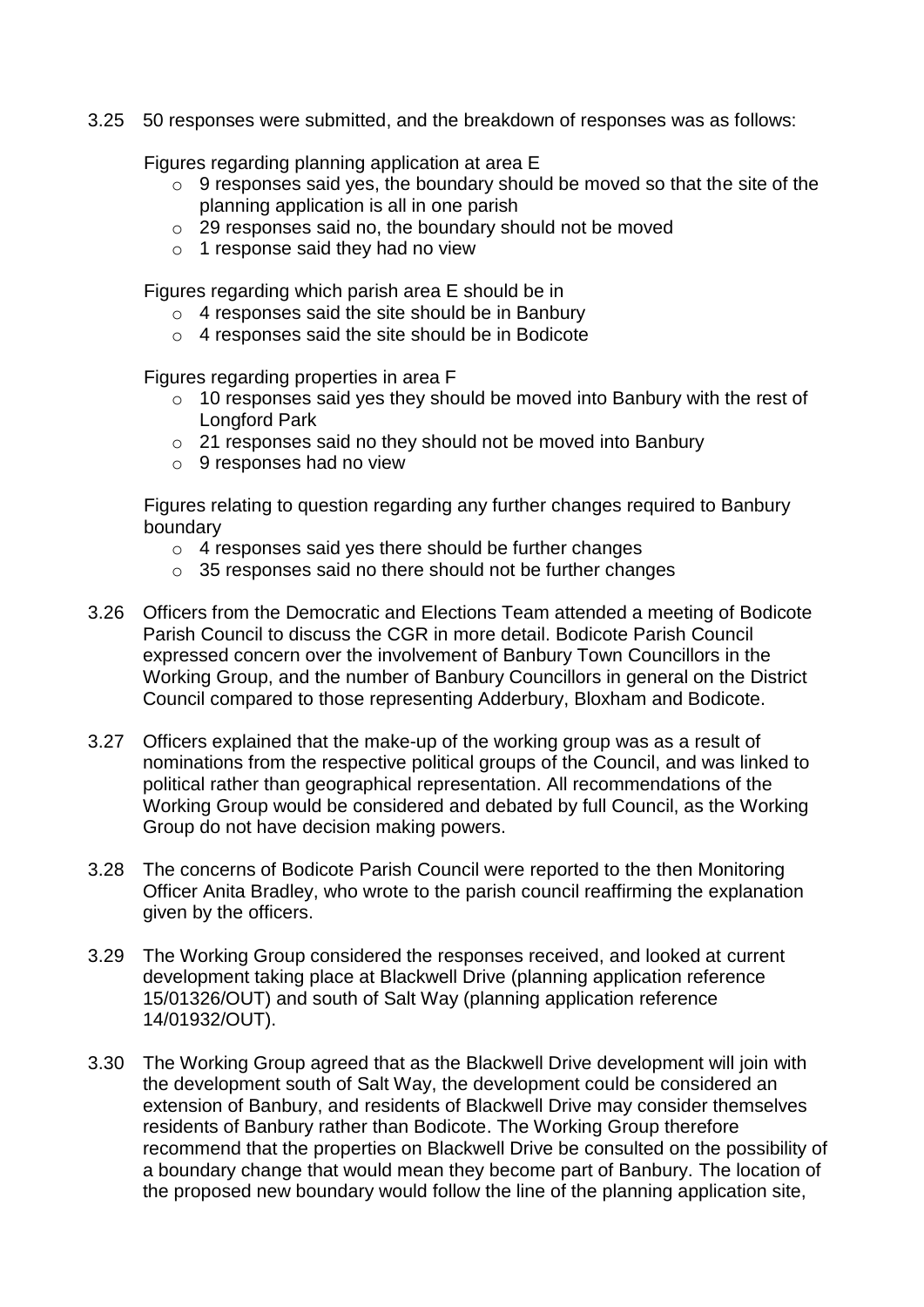with the existing allotment gardens, cricket ground and recreation ground remaining in Bodicote Parish **(appendix 4).**

- 3.31 The Working Group further recommend that properties in Merlin Close, located off the Oxford Road and adjacent to Longford Park, be consulted on the possibility of moving into Banbury (**appendix 4**).
- 3.32 With regard to area F and the two properties in Longford Park that still appear as part of Bodicote, officers reported that for electoral register and council tax purposes these two properties have already been moved into Banbury. An official change to the position of the parish boundary in this area would formalise the existing situation.
- 3.33 In relation to area E, the recently approved planning application reference 19/01047/OUT, the Working Group recommend that this be incorporated into Banbury, with the parish boundary between Banbury and Bodicote moving accordingly.

### **Proposal 4 – Banbury/Drayton**

- 3.34 Drayton Parish Council had previously contacted the council requesting a CGR be carried out in relation to the Castle Grange development.
- 3.35 283 properties forming part of Castle Grange have been built across the parish boundary, meaning they are in Drayton parish rather than Banbury (**area D, appendix 5**).
- 3.36 Drayton Parish Council requested that consideration be given to moving this area into Banbury, and Banbury Town Council supported the proposal.
- 3.37 As well as the request from Drayton Parish Council, the Working Group highlighted two further areas of potential development that they wished to consult on regarding possible boundary changes (**areas B and C, appendix 5**).
- 3.38 286 documents were posted out, 1 per address, to the properties in Castle Grange specifically affected by a potential boundary move plus 3 other properties. 34 were returned to the council as 'undeliverable'.
- 3.39 29 responses were submitted, a response rate of 10.1%. The breakdown of responses was as follows:

Figures regarding moving area D into Banbury

- o 9 responses said yes, the boundary should be moved so that area D is in Banbury
- o 20 responses said no, the boundary should not be moved

Figures regarding moving area C into Banbury

- $\circ$  8 responses said yes the area should be moved into Banbury
- o 12 responses said no, the area should not be moved
- o 9 responses stated no view

Figures regarding moving area B into Banbury

o 5 responses said yes the area should be moved into Banbury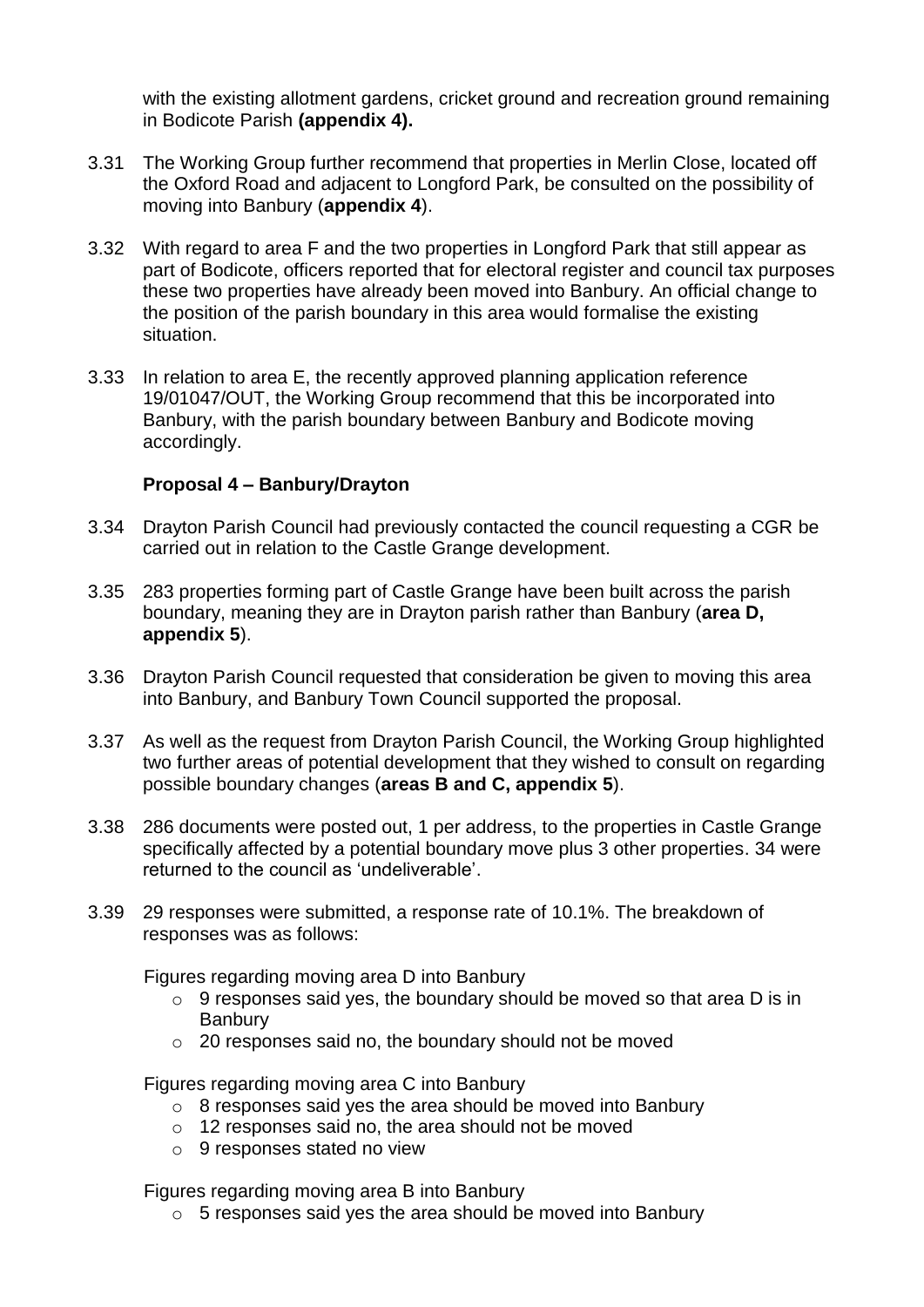- o 13 responses said no, the area should not be moved
- o 11 responses had no view

Figures relating to position of an amended boundary

- $\circ$  6 responses said the field boundaries as identified on the map should be the new boundary
- o 8 responses said the boundary should be somewhere else, such as the B4100
- $\circ$  2 respondents provided hand annotated maps that detailed alternative boundary locations.
- 3.40 The Working Group agreed that the Castle Grange development (area D) is an urban extension of Banbury and therefore recommended that it should be moved to within the boundary of Banbury.
- 3.41 In relation to area C and planning application 18/01882/OUT, the Working Group agreed that this too would be an urban extension of Banbury, and recommended that it should be moved to within the boundary of Banbury.
- 3.42 Regarding area B, the Working Group agreed that this area should remain in Drayton parish.

## **Proposal 5 – Bicester and surrounding areas**

- 3.43 Councillor Dan Sames requested that the site of proposed development at Wretchwick Way, planning application reference 16/01268/OUT, be included in the CGR (**area L, appendix 6**).
- 3.44 The majority of the 1500 new home site is currently in Ambrosden parish, with some in neighbouring Blackthorn and Launton parishes. Councillor Sames requested the inclusion of the site in the CGR to consider moving the area into Bicester.
- 3.45 In addition to Wretchwick Way, the Street Naming and Numbering Team highlighted two recent commercial developments, one around Skimmingdish Lane under planning application reference 19/02708/OUT (**area J, appendix 6**) and one on Wendlebury Way under planning application reference 19/01740/HYBRID (**area K, appendix 6**), for consideration for a boundary move.
- 3.46 Six residential properties would be affected by a boundary move linked to the Wretchwick Way planning application. All six properties were sent a paper copy consultation document.
- 3.47 No large scale posting of documents took place as no further existing residential properties were identified as being affected by the proposals.
- 3.48 Five responses were submitted, the breakdown of responses was as follows:

Figures regarding moving the boundary so that area L is all in one parish

- o 2 responses said yes, the boundary should be moved
- o 2 responses said no, the boundary should not be moved
- o 1 response had no view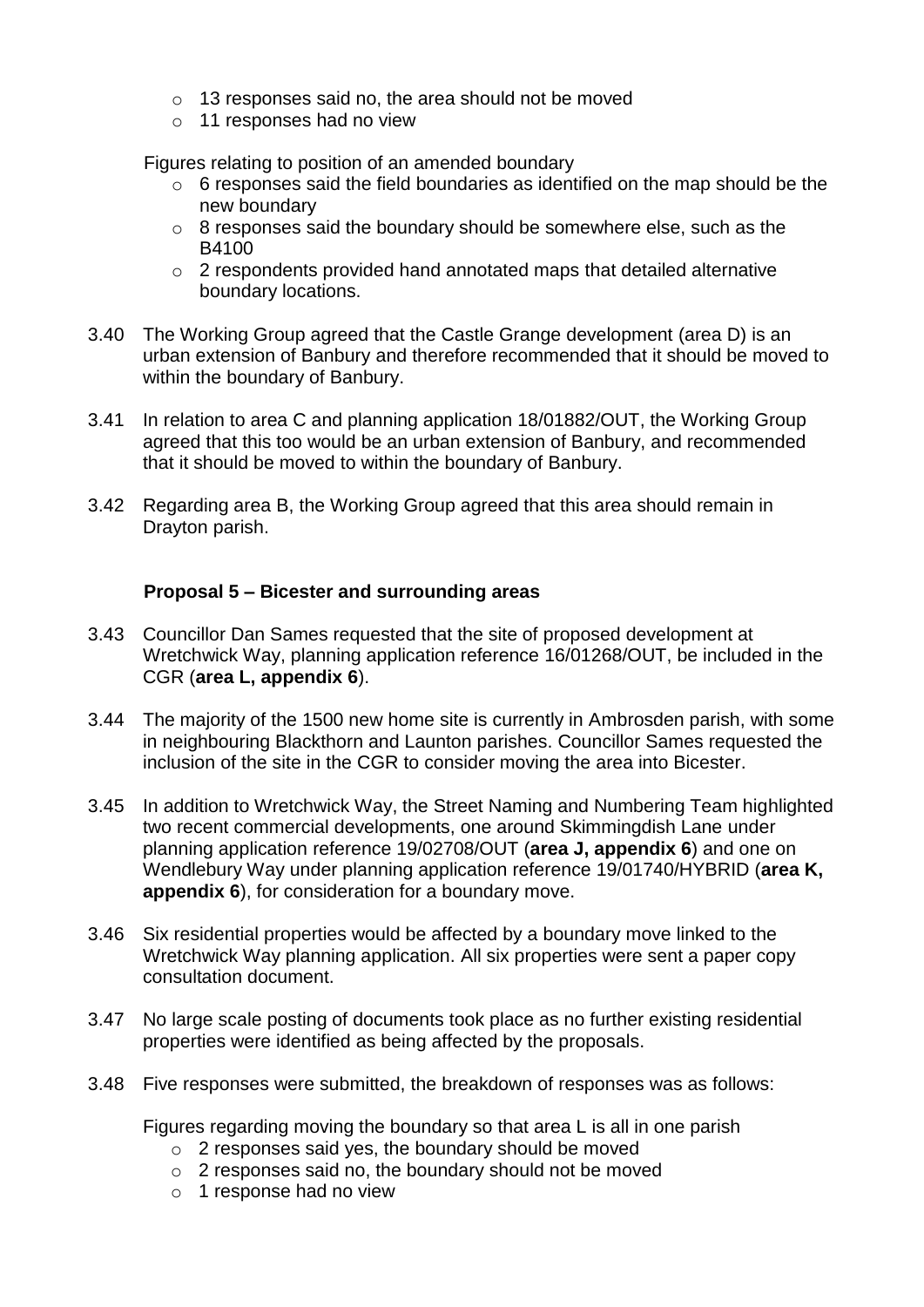Figures regarding whether area L should be in Bicester or Ambrosden

o 2 responses said Bicester

Figures regarding moving area J

- o 2 responses said no, the area should not be moved
- o 3 responses had no view

Figures regarding moving area K

- o 1 response said no, the area should not be moved
- o responses had no view
- 3.49 The Working Group considered all responses and recommend that area L become part of Bicester, with areas J and K remaining in their existing parishes.

### **Proposal 6 – Chesterton/Bucknell/Bicester**

- 3.50 Chesterton Parish Council requested that the boundary between Chesterton and Bucknell be included in the CGR, due to a section along the B4030/Middleton Stoney Road where the existing boundary follows the Gagle Brook rather than following the road (**areas G and H, appendix 7**).
- 3.51 This means that for a short section an area north of the road is within Chesterton, and an area south of the road is in Bucknell. Chesterton Parish Council requested that the boundary be straightened so that it follows the road all the way to Bicester.
- 3.52 In addition to the request from Chesterton Parish Council, the Planning team highlighted a recent planning application on the outskirts of Bicester, planning application reference 14/02121/OUT (**area I, appendix 7**). Part of the application site crosses the Bicester boundary meaning that it would sit within Bucknell.
- 3.53 No large scale posting of documents took place as there are no existing properties in the affected area.
- 3.54 One response was submitted, which supported the proposal to move the boundary to the road.
- 3.55 The Working Group recommend that the boundary be moved so that areas G and H become part of Chesterton and Bucknell respectively.
- 3.56 The Working Group further recommend that the boundary between Bucknell and Bicester be amended so that all of area I, planning application reference 14/02121/OUT, is within Bicester.

### **Proposal 7 – Epwell/Sibford Gower**

- 3.57 Epwell Parish Council requested inclusion in the CGR, to move the boundary between Epwell and Sibford Gower.
- 3.58 In January 2022, shortly before the first consultation stage closed, Epwell Parish Council contacted the Democratic and Elections Team and advised that they no longer wished to pursue the requested boundary alteration.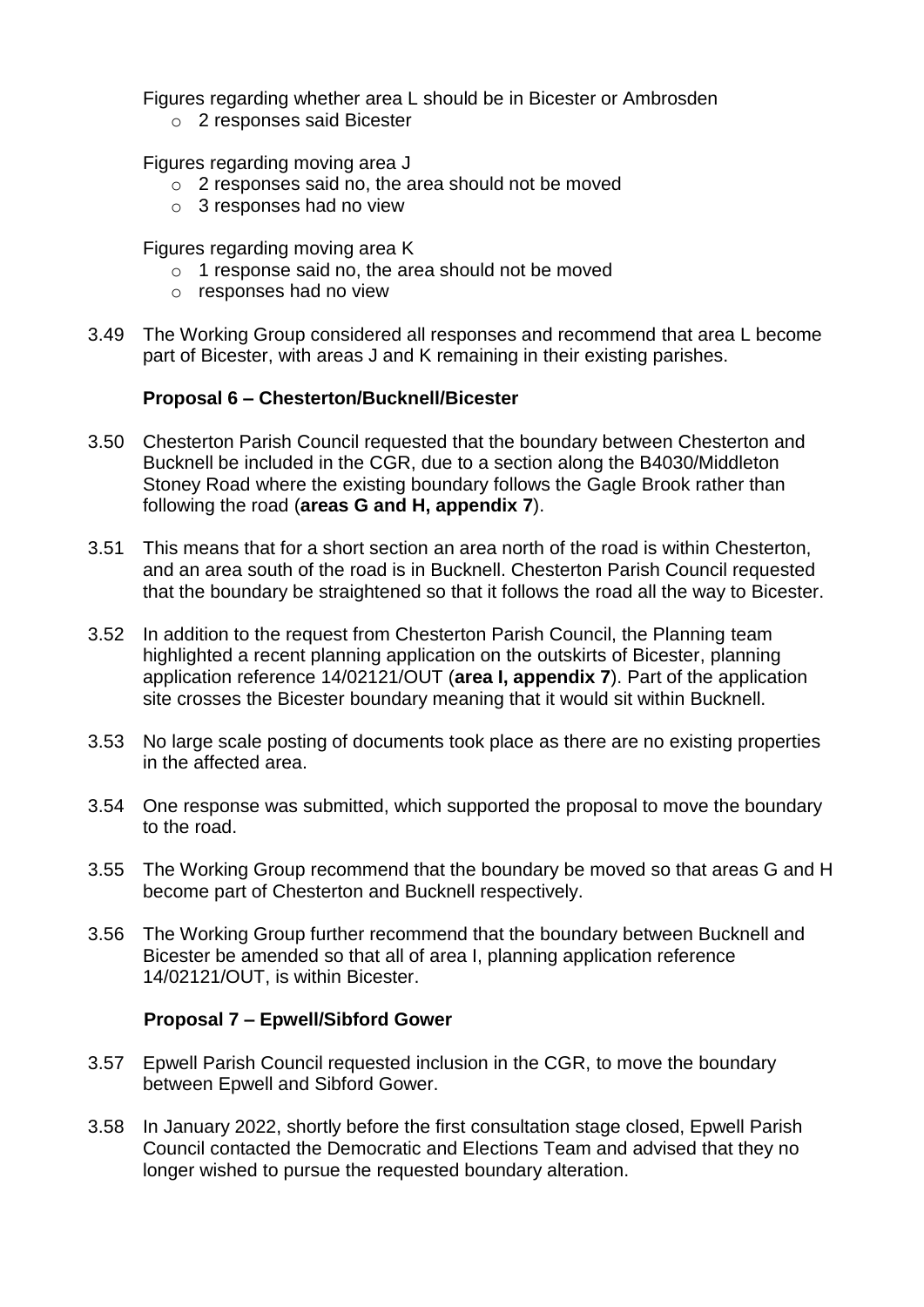- 3.59 As the consultation was live at the time it was not possible to withdraw the issue immediately. The request was reported to the Working Group, and therefore there is no further recommendation as it is no longer part of the process.
- 3.60 Reasons for the withdrawal of the issue have been requested from Epwell Parish Council but no response has been received.

### **Proposal 8 – Horley/Hanwell/Wroxton**

- 3.61 Horley Parish Council requested inclusion in the CGR, to move the boundary between Horley and Wroxton (**area N, appendix 8**) and Horley and Hanwell (**area O, appendix 8**), to take in some additional land to Horley parish.
- 3.62 No large scale posting out of documents took place as there are no existing properties in the affected area.
- 3.63 Two responses were submitted, one from Wroxton Parish Council which had no objection regarding an alteration to area N, and one from Hanwell Parish Council who wish to see area O shared between Hanwell and Horley parishes.
- 3.64 The Working Group recommend that the boundary be amended as requested by Horley Parish Council, with areas N and O moving into the parish.

#### **Proposal 9 – increase of Parish Council numbers at Begbroke, Chesterton and Somerton**

- 3.65 As well as amending town and parish boundaries, a CGR can alter the number of town/parish councillors.
- 3.66 Three parish councils requested an increase in numbers, due to an increased workload; Begbroke, Chesterton and Somerton.
- 3.67 The Working Group recommend that Chesterton Parish Council have an increase of two parish councillors, from seven to nine.
- 3.68 The Working Group recommend that Begbroke Parish Council have an increase of one parish councillor, from six to seven.
- 3.69 The Working Group recommend that Somerton Parish Council have an increase of one parish councillor, from five to six.

#### **Membership of the Working Group**

- 3.70 The cross-party Working Group comprises 8 Members. Membership of the Working Group reflects the political make-up of the Council as at October 2021 when the CGR started.
- 3.71 Councillor Conrad Copeland stood down from the council in the May 2022 elections, and needs to be replaced on the working group.
- 3.72 The results of the May 2022 elections result in a change to the allocation of seats on the working group. Whilst important that the Working Group reflects the political make-up of the council, it is essential that all Groups are represented. Authority is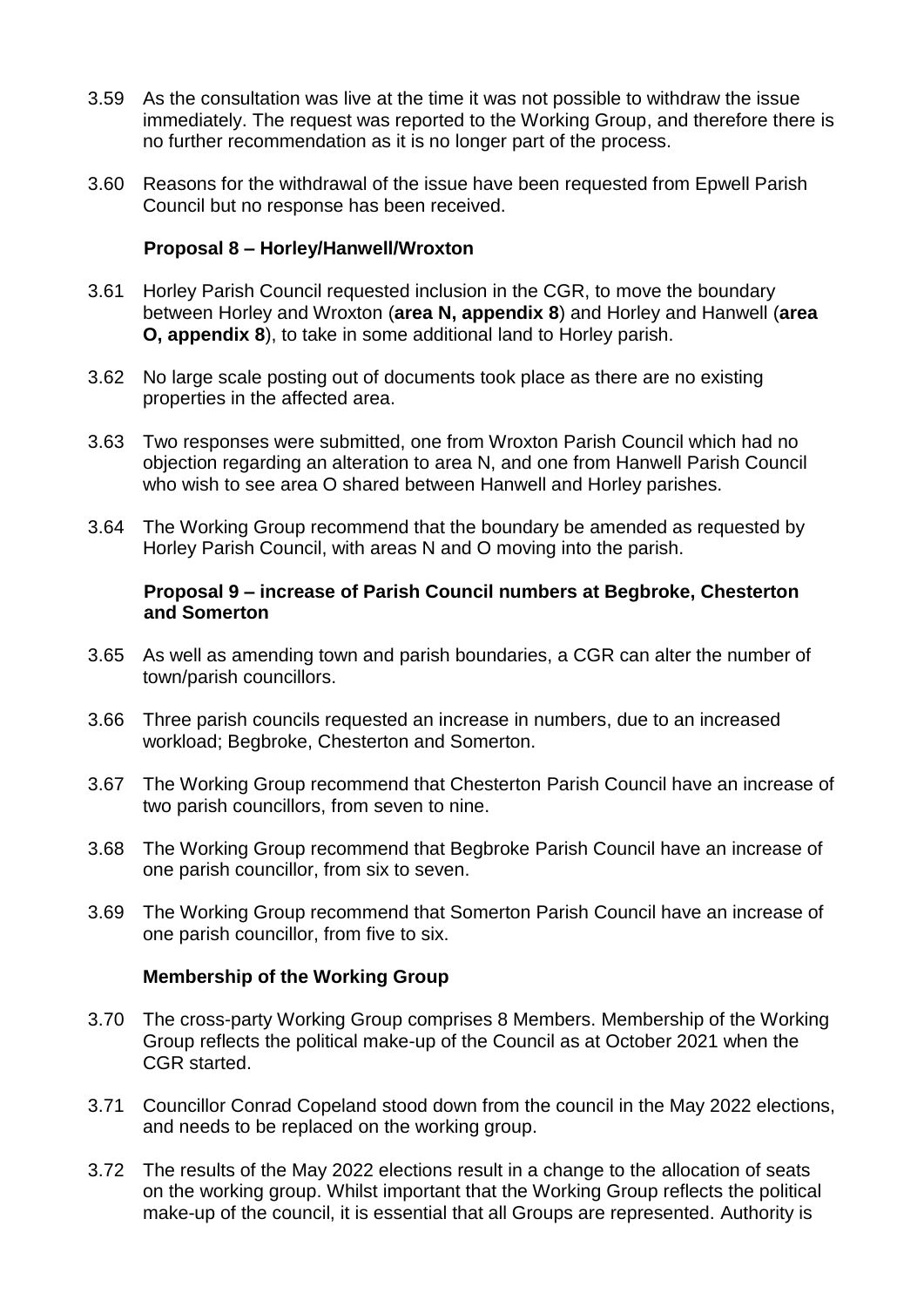therefore requested to be delegated to the Chief Executive, in consultation with Group Leaders, to confirm representation on the working group for the remainder of the CGR.

## **4.0 Conclusion and Reasons for Recommendations**

- 4.1 The Working Group have considered all consultation responses and information provided from the town and parish councils. Once approved the recommendations will form the basis of the second consultation stage of the CGR, to take place from 4 July to 9 September 2022.
- 4.2 Where there are existing residential properties affected by proposals to amend boundaries, hard copy letters will be posted out to ensure residents are aware of the consultation and the opportunity to comment.
- 4.3 The outcome of the second consultation and final recommendations of the Working Group will be submitted to Council in October 2022, when the review will conclude.

## **5.0 Consultation**

Public consultation as detailed in section 3 above; full consultation reports are available via the [CGR page](https://www.cherwell.gov.uk/info/11/elections/315/community-governance-review/2) of the Cherwell District Council website.

Parliamentary Boundary and Community Governance Review Working Group. Recommendations as detailed in section 3 above.

## **6.0 Alternative Options and Reasons for Rejection**

6.1 The following alternative options have been identified and rejected for the reasons as set out below.

Option 1: Not to approve the recommendations of the Working Group. This is rejected, as the Working Group have considered all consultation responses submitted and discussed all proposals in detail.

## **7.0 Implications**

### **Financial and Resource Implications**

7.1 The continued cost of carrying out the Community Governance Review can be met from existing budgets, with consultation documents made available electronically and paper copies limited to those residential addresses directly affected.

Comments checked by: Michael Furness, Assistant Director of Finance, 01295 221845, [michael.furness@cherwell-dc.gov.uk](mailto:michael.furness@cherwell-dc.gov.uk)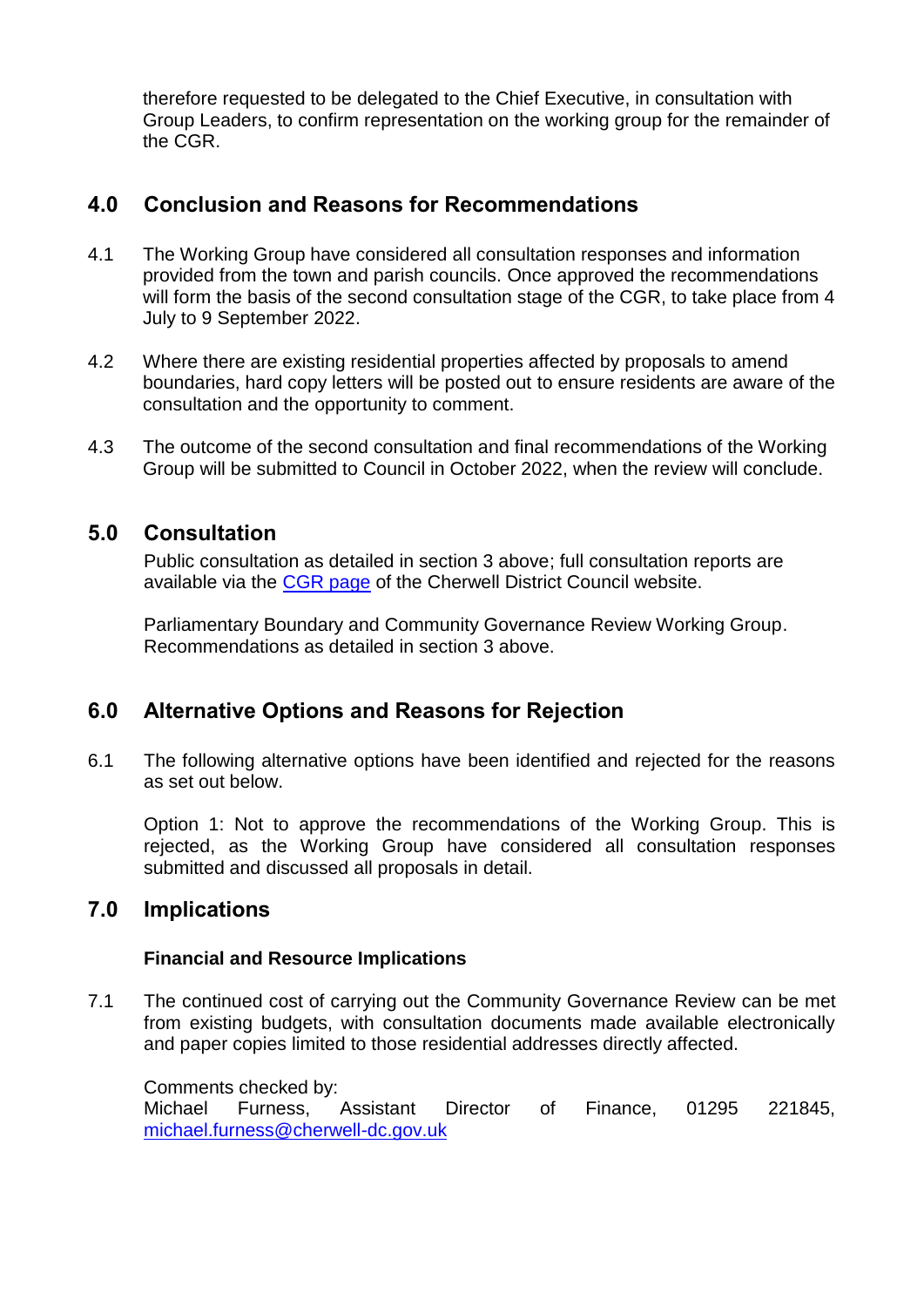## **Legal Implications**

7.2 The Council is empowered to undertake a Community Governance Review by section 79 of the Local Government and Public Involvement in Health Act 2007 (the Act). The review must follow sections 88, 93 and 96 of the Act.

Comments checked by: Helen Lolas, Solicitor and Team Leader, Legal Services. 07801 400941, [Helen.Lolas@cherwell-dc.gov.uk](mailto:Helen.Lolas@cherwell-dc.gov.uk)

## **Risk Implications**

7.3 The Community Governance Review process is an opportunity for the council to redraw parish boundaries where the proposals are supported by electors, resulting in clarity regarding local identity and reducing the risk of elector confusion.

Comments checked by: Celia Prado-Teeling, Interim Assistant Director – Customer Focus, 01295 221556 [Celia.prado-teeling@cherwell-dc.gov.uk](mailto:Celia.prado-teeling@cherwell-dc.gov.uk)

## **Equalities and Inclusion Implications**

7.4 There are no equalities and inclusion implications arising directly from this report. The council will take steps to ensure that the outcome of the review reflects the identities and interests of the area(s) being reviewed and the need to ensure effective and convenient community governance.

Comments checked by:

Celia Prado-Teeling, Interim Assistant Director – Customer Focus, 01295 221556 [Celia.prado-teeling@cherwell-dc.gov.uk](mailto:Celia.prado-teeling@cherwell-dc.gov.uk)

## **8.0 Decision Information**

**Key Decision N/A as not an Executive report**

**Financial Threshold Met: N/A** 

**Community Impact Threshold Met: N/A** 

**Wards Affected**

All

**Links to Corporate Plan and Policy Framework**

N/A